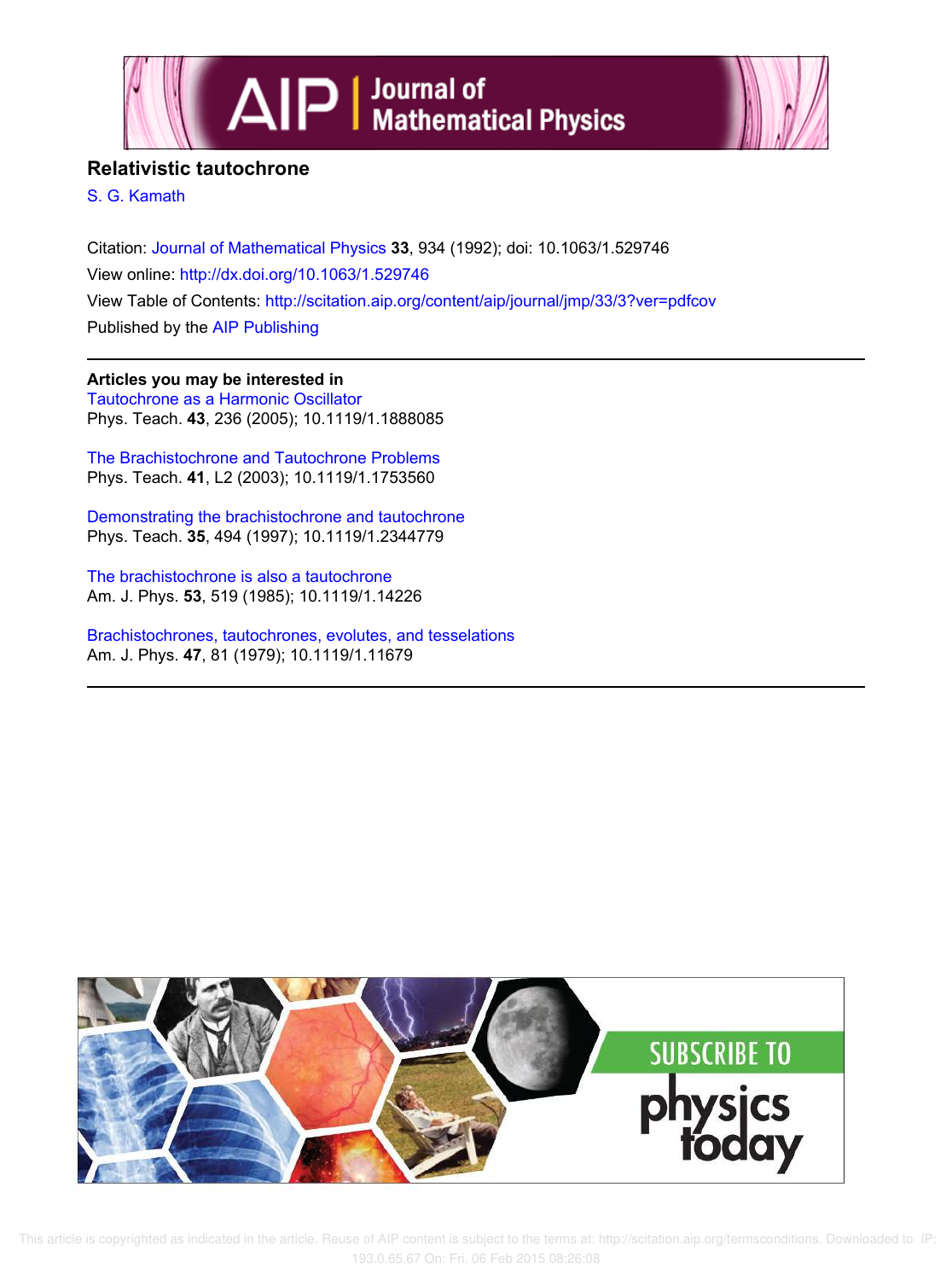# Relativistic tautochrone

S. G. Kamath

Department of Mathematics, Indian Institute of Technology, Madras 600 036, India

(Received 23 July 1991; accepted for publication 11 October 1991)

The path joining two points A and B, which a particle falling from rest in a uniform gravitational field must adopt, so that the time of transit from A to B is independent of the location of A is called the tautochrone. In the nonrelativistic case, the path is known to be a cycloid, a standard method associated with the derivation of this result being, for example, the method of Laplace transforms. For the relativistic case that is studied herein, the methods of fractional calculus are shown to be more useful in the derivation of the exact relativistic tautochrone. This latter derivation is then checked out by the Laplace transform approach for the relativistic problem, from the point of view of consistency. Using the same method, the relativistic tautochrone associated with a charged particle of charge  $q$  and mass  $m$  falling from rest in an uniform electric field is also worked out. The tautochrone turns out to be an incomplete elliptic function of the second kind  $E(\delta,r)$ . As an application, the power radiated by the charged particle as it accelerates along the curve is then computed; it is found to be proportional to  $(1 - v^2/c^2)^{-2}$ , with  $v(c)$  the velocity of the particle (light). Finally, an appendix highlights the utility of fractional calculus  $vis-*a*-vis$  the approach of Abel for the relativistic tautochrone.

### I. INTRODUCTION

The tautochrone problem is a famous problem in the theory of integral equations.' It consists in the determination of a curve in the  $(xy)$  plane such that the time required for a particle to slide down the curve to its lowest point under gravity is independent of its initial placement on the curve. It can be shown that the curve is a cycloid; $<sup>2</sup>$  two methods commonly used for this purpose</sup> being the Laplace transform<sup>3</sup> and the approach given by Abel.<sup>4</sup>

An essential feature of the tautochrone problem mentioned above is that it is nonrelativistic. Therefore, in this paper we investigate the somewhat more difficult problem of a particle falling under the influence of a uniform gravitational field, but with the inclusion of relativistic effects. The calculation will then be repeated here to obtain the relativistic tautochrone associated with the motion of a charged particle of mass  $m$  and charge  $q$  in a uniform electric field.<sup>5</sup>

The immediate inspiration for this paper comes from a recent work by Goldstein and Bender $6$  on the relativistic brachistochrone. The latter, as is well known, is perhaps the most famous problem in the calculus of variations. It consists in the determination of that path joining two points A and B, which a particle falling from rest at A in an uniform gravitational field must follow, so that the time of transit from A to B is a minimum.

As regards the determination of the tautochrone itself, it will turn out, as we shall show later on in this paper, that neither the Laplace transform approach<sup>3</sup> nor the solution offered by  $Abel<sup>4</sup>$  is useful in the relativistic

case. With the former, for example, the gravitational tautochrone is to be obtained from the inverse Laplace transform of the reciprocal of the beta function  $B(x,y)$ . We have not found this an easy exercise.<sup>7</sup> We have therefore chosen an alternative route, viz., the methods of the fractional calculus,<sup>8</sup> to get the exact expression for the tautochrone. With this as an input, the correctness of the method is then checked via the Laplace transform approach.

It needs to be pointed out here that fractional calculus has been used' to obtain the nonrelativistic tautochrone as well. Its use for the relativistic version has, to the best of our knowledge, not been done before.

This paper is organized as follows. In Sec. II we present the essentials of the method of Laplace transforms for the gravitational tautochrone. This is followed in Sec. III by our exact solution of the problem via the method of fractional derivatives.<sup>8</sup> Some relevant definitions as well as rules associated with the fractional calculus are also summarized here. We end this section with a check on the exact expression for the relativistic tautochrone, using the methods of Sec. II. In Sec. IV the calculation of the electric tautochrone is taken up and the method is checked so as to obtain the correct time of transit for the falling particle. Since the nonrelativistic tautochrone (or the brachistochrone) associated with an electric field is, known to be a cycloid, one may ask if something analogous is true for the relativistic case. This question also merits consideration as the relativistic brachistochrone associated with uniform electric (and gravitional) fields has already been worked out by Goldstein and Bender. $6$  The issue is taken up in Sec. V; in the same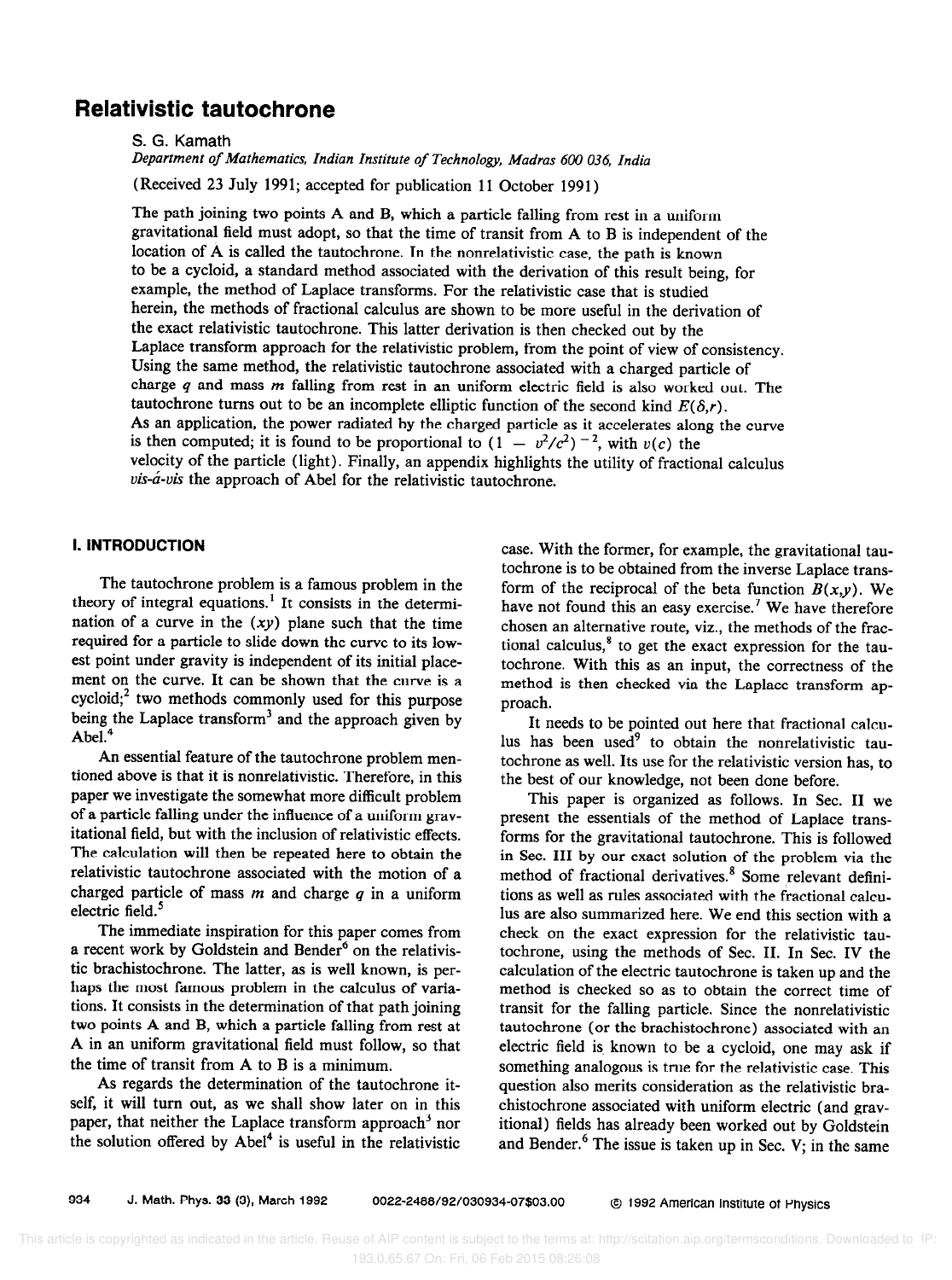section we also discuss from the point of view of classical electrodynamics, an interesting physical application of our results. Specifically, we have in mind a calculation of the power radiated by the charged particle as it accelerates along the tautochrone<sup>10</sup> obtained in Sec. IV. Section VI then concludes the paper with a short discussion and summary. Finally, from the point of view of completeness, as well as to highlight the utility of the method of the fractional calculus, our extension of Abel's approach<sup>4</sup> to the gravitational tautochrone is presented briefly in an appendix.

#### II. SOLUTION BY LAPLACE TRANSFORMS

We begin with a short discussion of the relativistic kinematics of a particle of mass  $m$  falling from rest in a uniform gravitational field. Denoting the acceleration due to gravity by g, the law of conservation of energy leads to the equation

$$
mc^2 = mc^2 / \sqrt{1 - v^2/c^2} + \mathcal{E},
$$
 (1)

where  $\mathscr E$  is energy lost by the particle from the force field as it is released from a height  $h$ , and is given by<sup>6</sup>

$$
\mathscr{E}=mc^2(1-\exp(g(h-x)/c^2)).\tag{2}
$$

From Eqs. (1) and (2), we obtain,

$$
v(x) = c(1 - \exp 2g(x - h)/c^2)^{1/2}.
$$
 (3)

The time of fall is therefore given by

$$
T = \int_0^T dt
$$
  
=  $-\int_h^0 \frac{d\sigma}{v(x)}$   
=  $\frac{1}{c} \int_0^h dx \sigma'(x) (1 - \exp 2g(x - h)/c^2)^{-1/2}$ , (4)

with  $\sigma'(x) = d\sigma/dx$ ,  $\sigma$  being the arclength along the path joining the initial and final end points, the latter being chosen as the origin. Since  $T$  is a constant for the tautochrone, the Laplace transform of (4) reads as

$$
\frac{cT}{\lambda} = \int_0^\infty e^{-\lambda h} dh \int_0^h \sigma'(x) dx (1 - \xi(h - x))^{-1/2},
$$
\n(5a)

with  $\xi(x) = \exp(-2gx/c^2)$ . The right-hand side of Eq. (5a) is the Laplace transform of the convolution of  $\sigma'(x)$  and  $\psi(h - x) = (1 - \xi(h - x))^{-1/2}$ ; Eq. (5a) can therefore be recast as

$$
cT/\lambda = f(\lambda)G(\lambda),\tag{5b}
$$

with  $f(\lambda)$  and  $G(\lambda)$  being the Laplace transforms of  $\sigma'(x)$  and  $\psi(x)$ , respectively. In particular,  $G(\lambda)$  can be evaluated exactly to get

$$
G(\lambda) = \int_0^\infty dt \, e^{-\lambda t} \psi(t) = \frac{c^2}{2g} B\left(\frac{c^2 \lambda}{2g}, \frac{1}{2}\right),\tag{6}
$$

with  $B(x, y)$  being the beta function. Here we have made use of the result $^{11}$ 

$$
\int_0^\infty e^{-\mu x} (1 - e^{-x/\beta})^{\nu - 1} dx = \beta B(\beta \mu, \nu), \tag{7}
$$

valid for Re  $\mu > 0$ , Re  $\nu > 0$ , Re  $\beta > 0$ . To obtain the tautochrone from (5b) and (6), we therefore have to find the inverse Laplace transform of

$$
f(\lambda) = (cT/\lambda) [1/G(\lambda)].
$$
 (8a)

We have not found this exercise easy; in contrast, for the nonrelativistic case, the counterpart of (8) is given by

$$
f(\lambda) = T(2g/\pi\lambda)^{1/2},\tag{8b}
$$

with g, the acceleration due to gravity. The difficulties inherent to the evaluation of the tautochrone from (8a) relative to (8b) has prompted us to choose an alternative route, as mentioned in the Introduction. This will be taken up in the following section.

#### Ill. SOLUTION BY THE FRACTIONAL CALCULUS

We begin with the most frequently encountered definition of an integral of fractional order via an integral transform called the Riemann-Liouville integral, namely, $^{12}$ 

$$
\frac{d^q f(x)}{[d(x-a)]^q} = \frac{1}{\Gamma(-q)} \int_a^x (x-y)^{-q-1} f(y) dy,
$$
  
  $q < 0.$  (9a)

The extension of Eq. (9a) to  $q \ge 0$  is made, following Oldham and Spanier, $8$  by requiring that in this case

$$
\frac{d^{q}f}{[d(x-a)]^{q}} = \frac{d^{n}}{dx^{n}} \left( \frac{d^{q-n}f}{[d(x-a)]^{q-n}} \right),
$$
 (9b)

where  $d^n/dx^n$  effects ordinary differentiation up to nth order. Here  $n$  is a positive integer and chosen so large that  $q - n < 0$ . Equations (9a) and (9b) are said to define the ath-order differintegral<sup>13</sup> of  $f(x)$  with respect to x. A differintegral of  $f(x)$  with respect to an arbitrary function  $g(x)$  can be defined<sup>14</sup> by considering the Riemann-Liouville integral,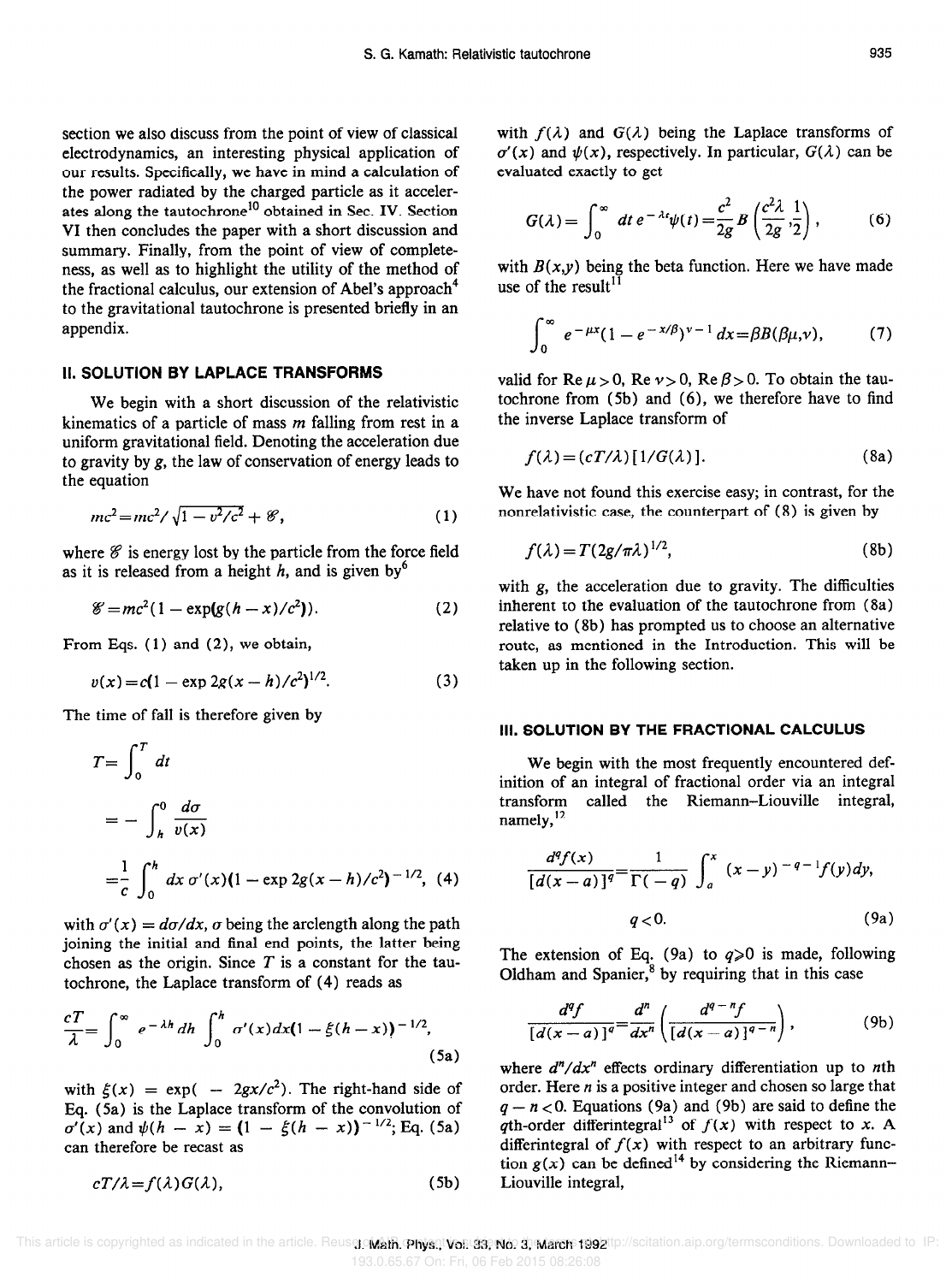$$
\left\lfloor d(g(x) - g(a)) \right\rfloor^q \Gamma(-q) J_a(g(x) - g(y))^{q+1}
$$
\n(10)

1  $\int_{0}^{x} f(y)g'(y)dy$ 

0. Clearly, Eq. (10) leads to  $(9a)$  on identifying  $g(x)$  with x. Further, Eqs. (9) or (10) show that the differintegral of a constant is not zero.

By rewriting Eq. (4) as

$$
cT = i \int_0^h dx \sigma'(x) e^{-\rho x} (e^{-2\rho h} - e^{-2\rho x})^{-1/2}
$$
  
= 
$$
- \frac{i}{2\rho} \int_0^h dx \frac{\sigma'(x) e^{\rho x} (-2\rho) e^{-2\rho x}}{(e^{-2\rho h} - e^{-2\rho x})^{1/2}},
$$
(11)

with  $c^2 \rho = g$ , we see that Eq. (11) can be written as

$$
\Gamma(\frac{1}{2})d^{-1/2}\eta(h)/[d\mu(h)]^{-1/2}=2icT\rho, \qquad (12)
$$

with  $\eta(h) = \sigma'(h) e^{\rho h}$ , and  $\mu(h) = e^{-2\rho h} - 1$ . Equations (11) and (12) define the differintegral of  $\eta(h)$  of order  $q = -\frac{1}{2}$ .

Using the notation  $d = d/d\mu(h)$ , we convert Eq. (12) to

$$
d^{1/2}d^{-1/2}\eta(h) = d^{1/2}(2icT\rho/\sqrt{\pi}),
$$
\n(13)

and use the composition rule<sup>15</sup>

$$
d^q d^q f = d^{q+q} f, \qquad (14)
$$

valid at least for  $Q < 0$  for general differintegrable  $f(h)$ . [The reader is urged to turn to Sec. VI for additional comments on (14)]. With Eq. (14), (13) becomes

$$
\sqrt{\pi}e^{\rho h}\sigma'(h) = 2icT\rho d^{1/2}[1]
$$
  
= 
$$
\frac{2icT\rho}{\sqrt{\pi}}\frac{d}{d\mu(h)}\int_0^h \frac{-2\rho e^{-2\rho x} dx}{(e^{-2\rho h} - e^{-2\rho x})^{1/2}}
$$
  
= 
$$
(2icT\rho/\sqrt{\pi})2[d/d\mu(h)][\mu(h)]^{1/2}
$$
  
= 
$$
(2icT\rho/\sqrt{\pi})(\mu(h))^{-1/2}.
$$
 (15)

Therefore, to obtain the tautochrone we need to integrate the differential equation

$$
\sigma'(x) = \left(1 + \left(\frac{dy}{dx}\right)^2\right)^{1/2}
$$
  
= 
$$
\frac{2cT\rho}{\pi} e^{-\rho x} (1 - e^{-2\rho x})^{-1/2}
$$
 (16a)

With  $\pi z = 2cT\rho$ , we rewrite (16a) as

$$
\frac{dy}{dx} = \left[\frac{z^2 + 1 - e^{2\rho x}}{e^{2\rho x} - 1}\right]^{1/2}
$$
 (16b)

with the positive sign of the square root chosen for definiteness. Before proceeding to integrate ( 16b) we emphasize here that, just as for the nonrelativistic case, $9$  the technique of fractional calculus has thus proved to be immensely useful toward obtaining an exact expression for the relativistic tautochrone.

Equation ( 16b) can be integrated exactly using standard methods. We express it first as

$$
2\rho y = \int_1^t \frac{ds}{s} \left(\frac{\alpha^2 - s}{s - 1}\right)^{1/2} \tag{17}
$$

with  $t = \exp(2\rho x)$ ,  $\alpha^2 = z^2 + 1$ . From (17), we get, on carrying through the integration,

$$
2\rho y = (\pi/2)(\alpha - 1) + \alpha \sin^{-1} w_1(x)
$$
  
+  $\sin^{-1} w_2(x)$ , (18)

with

$$
z^2w_1(x) = (2 + z^2) - 2(z^2 + 1)e^{-2\rho x}
$$

and

$$
z^2w_2(x) = (2 + z^2) - 2e^{2\rho x}.
$$

Alternatively, one could express the solution in a parametric form by introducing the parameter  $\theta$ , defined by

$$
e^{2\rho x} = 1 + z^2 \cos^2 \theta. \tag{19a}
$$

Equation ( 16b) then becomes

$$
dy = \tan \theta \, dx
$$
  
=  $-z^2 \sin^2 \theta \, d\theta / \rho (1 + z^2 \cos^2 \theta)$   
=  $(1/\rho)[1 - 2(1 + z^2)/(a + b \cos 2\theta)]d\theta$ , (19b)

with  $a = 2 + z^2$ ,  $b = z^2$ . Integrating (19b), we get

$$
\rho y = \theta - \alpha \tan^{-1}[(1/\alpha) \tan \theta] + C,
$$

with  $\alpha^2 = 1 + z^2$ , as before. Since the curve passes through the origin,  $C = (\pi/2)(\alpha - 1)$ , yielding,

$$
\rho y = \theta - \frac{\pi}{2} + \alpha \left( \frac{\pi}{2} - \tan^{-1} \left( \frac{1}{\alpha} \tan \theta \right) \right). \tag{19c}
$$

Equations ( $19a$ ) and ( $19c$ ) together yield the parametric form for the tautochrone. For the rest of this section we

 $d^q f(x)$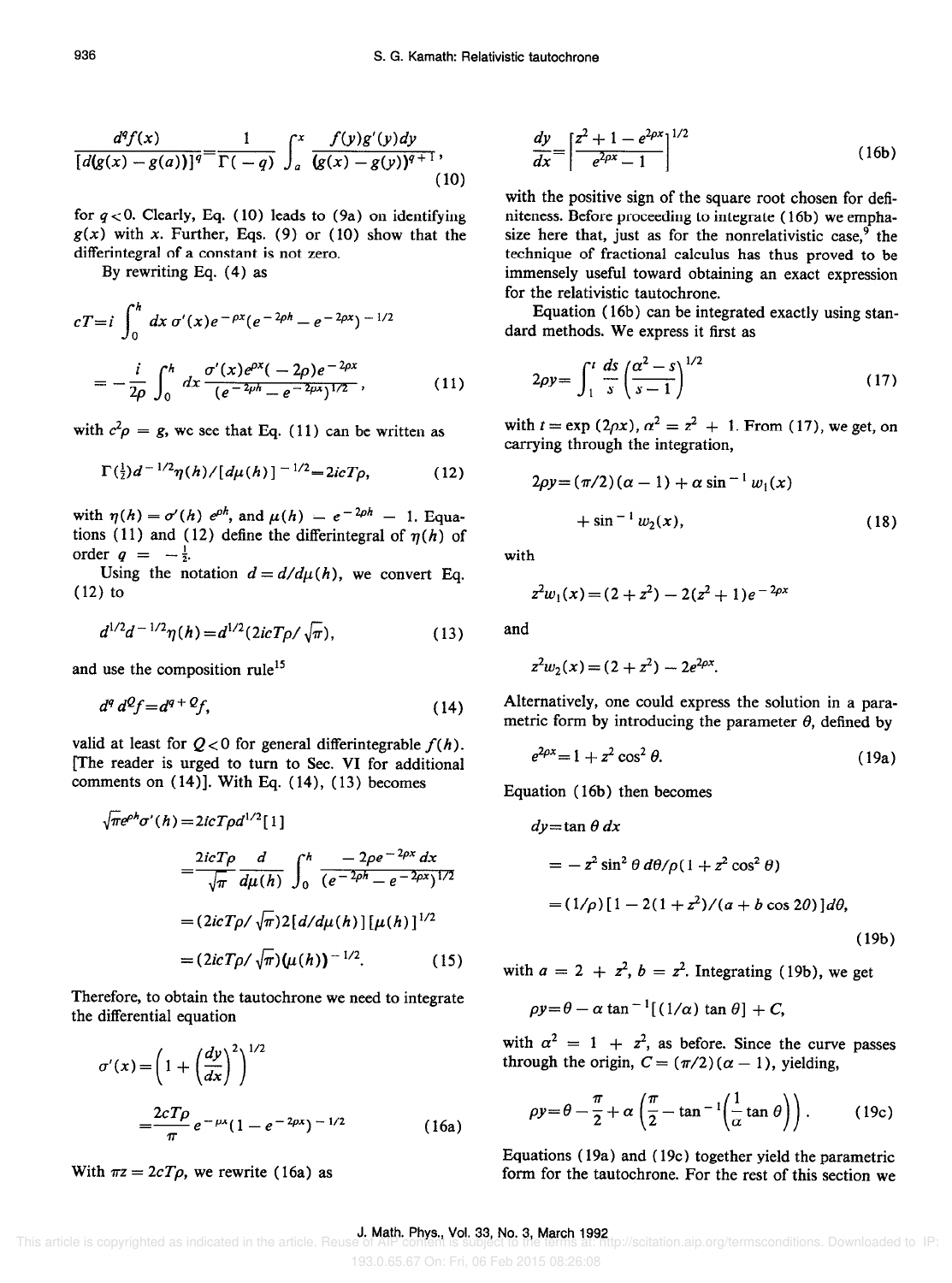propose to check on the derivation for the gravitational tautochrone given above with the help of Eqs. (5b) and (6) in Sec. II. For this purpose we rewrite (Sb) as

$$
\frac{\lambda c}{2gT} B\left(\frac{c^2 \lambda}{2g}, \frac{1}{2}\right) \int_0^\infty dx \, e^{-\lambda x} \sigma'(x) = 1. \tag{20}
$$

Using  $\sigma'(x)$  from (16), Eq. (20) becomes

$$
\frac{\lambda}{\pi} B\left(\frac{c^2\lambda}{2g}, \frac{1}{2}\right) \int_0^\infty e^{-(\lambda+\rho)x} dx (1-e^{-2\rho x})^{-1/2}
$$
  
= 1.

As the reader may have anticipated, if the  $\sigma'(x)$  given in Eq. ( 16) is correct, then the above equation should reduce to an identity. With Eq. (7), the integral on the lhs of the above equation becomes

$$
\frac{\lambda}{\pi} B\left(\frac{c^2\lambda}{2g},\frac{1}{2}\right) \frac{1}{2\rho} B\left(\frac{\lambda}{2\rho}+\frac{1}{2},\frac{1}{2}\right) = 1.
$$

On using the definition of the beta functions in terms of the gamma function, the equation is rewritten as

$$
(\lambda c^2/2g)\Gamma(c^2\lambda/2g)/\Gamma(c^2\lambda/2g+1)=1,
$$
 (21)

which is an identity.

#### IV. DERIVATION OF THE ELECTRIC TAUTOCHRONE

Consider a particle of charge  $q$  and rest mass  $m$  falling from a height  $h$  under the influence of an electric field of magnitude  $E$ . By the law of conservation of energy, we have<sup>6</sup>

$$
mc^2 = mc^2 / \sqrt{1 - v^2/c^2} + qE(x - h).
$$
 (22)

From (22), we get

$$
v = c(1 - (1 + \alpha(h - x))^{-2})^{1/2}, \tag{23}
$$

with  $mc^2\alpha = qE$ . Denoting the time of fall by T we then have

$$
T = \int_0^T dt
$$
  
=  $-\int_h^0 \frac{d\sigma}{v(x)}$   
=  $\frac{1}{c} \int_0^h dx \sigma'(x) (1 - (1 + \alpha(h - x))^{-2})^{-1/2}.$ 

We shall now rework Eq. (24) to the form

$$
2\alpha cT = \int_0^h \frac{dx \, \sigma'(x) f'(x)}{(f(h) - f(x))^{1/2}},\tag{25}
$$

with  $f'(x) = df/dx$ ,  $f(x) = \alpha^2(2xh - x^2) + 2\alpha x$ , and  $\sigma'(x) = d\sigma/dx$ ,  $\sigma$  being the arclength measured along the tautochrone from the origin. Equation (25) can now be written as a differintegral of  $\sigma'(x)$  with respect to  $f(x)$ , namely,

$$
\Gamma\left(\frac{1}{2}\right)\frac{d^{-1/2}\sigma'(h)}{[d(f(h)-f(0))]^{-1/2}}=2\alpha cT.
$$

Since  $f(0) = 0$ , we rewrite the above equation using the notation  $d = d/df(h)$  as

$$
d^{-1/2}\sigma'(h) = 2\alpha c T / \sqrt{\pi}.
$$
 (26)

Thus

$$
d^{1/2}d^{-1/2}\sigma'(h) = (2\alpha cT/\sqrt{\pi})d^{1/2}[1].
$$
 (27)

As in the Sec. III we shall use the composition rule<sup>15</sup>  $d^q d^q f = d^{q+q} f$  in (27) and obtain

$$
\sigma'(h) = \frac{2\alpha cT}{\sqrt{\pi}} \frac{d}{df(h)} \left[ \frac{1}{\sqrt{\pi}} \int_0^h \frac{dx f'(x)}{(f(h) - f(x))^{1/2}} \right]
$$

$$
= \frac{2\alpha cT}{\pi} 2 \frac{d}{df(h)} (f(h))^{1/2}
$$

$$
= 2\alpha cT/(\pi(f(h))^{1/2}).
$$
(28)

Equation (28) suggests that for general  $x$ ,

$$
\pi\sigma'(x) = 2\alpha c T(f(x))^{-1/2}.
$$
 (29)

Equation (29) will now be used to obtain the electric tautochrone. With  $\sigma'(x) = (1 + (dy/dx)^2)^{1/2}$  and the definition of  $f(x)$  given earlier, we obtain, choosing the positive sign of the square root

$$
\frac{dy}{dx} = [(\xi^2 + \lambda^2)/(\eta^2 - \lambda^2)]^{1/2},\tag{30}
$$

with  $\lambda=(1+\alpha(h-x)),~\eta=(1+\alpha h),~\xi^2=\mu^2 - \eta^2,$ and  $\pi\mu = 2\alpha cT$ . On integrating (30) we get

$$
y = \int_0^x dx \left(\frac{\xi^2 + \lambda^2}{\eta^2 - \lambda^2}\right)^{1/2}
$$
  
=  $\frac{1}{\alpha} \int_{\lambda}^{\eta} d\lambda \left(\frac{\xi^2 + \lambda^2}{\eta^2 - \lambda^2}\right)^{1/2} = \frac{1}{\alpha} \mu E(\delta, r),$  (31a)

(24) with  $E(\delta,r)$  being the incomplete elliptic integral of the second kind; also,  $\delta = \cos^{-1}(\lambda/\eta)$  and  $r = \eta/\mu$ . In ar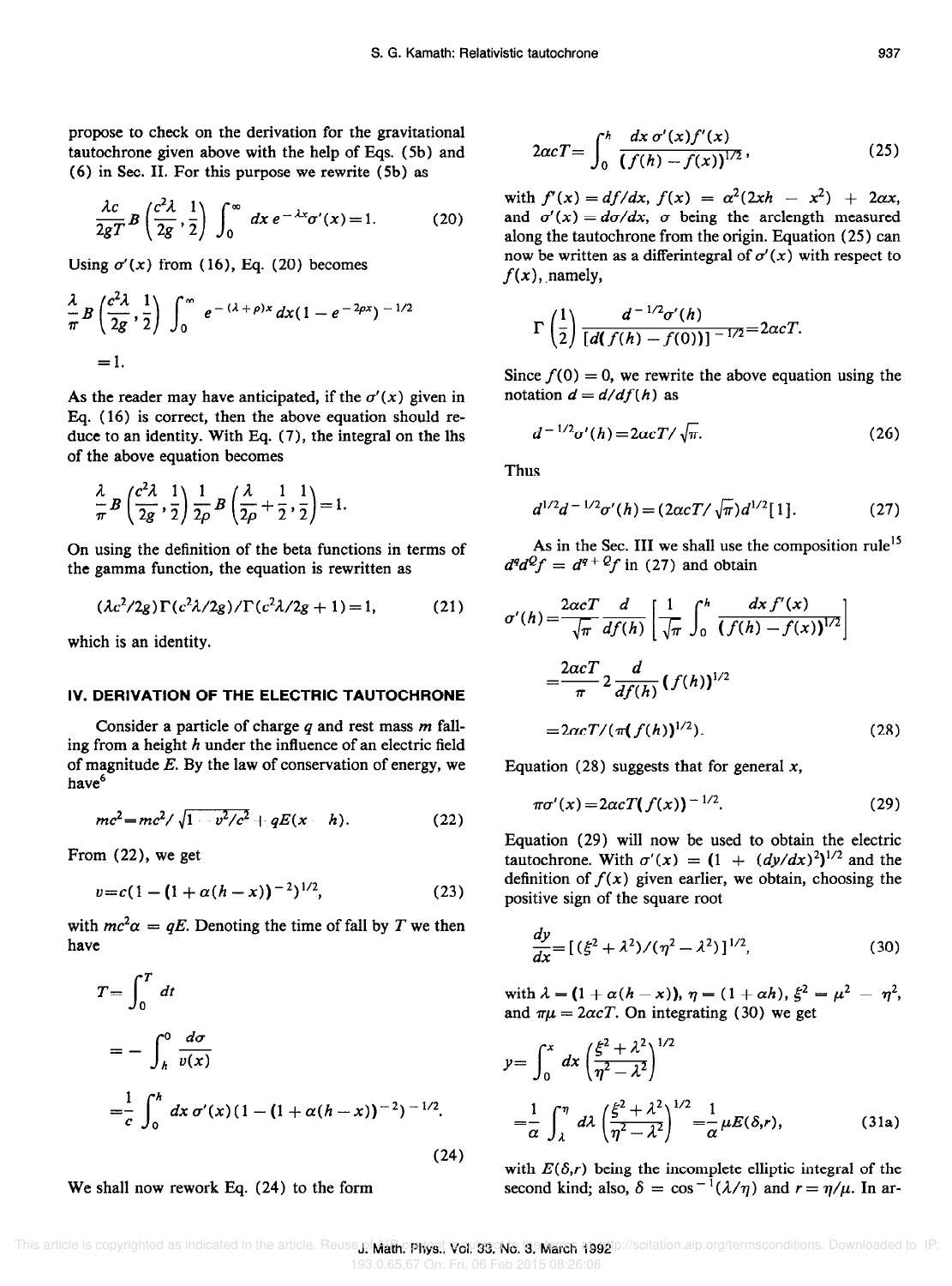riving at the last step in  $(31a)$ , we have used the result<sup>16</sup> (valid for  $b > u \ge 0$ ).

$$
\int_{u}^{b} dx \left(\frac{a^{2}+x^{2}}{b^{2}-x^{2}}\right)^{1/2} = (a^{2}+b^{2})^{1/2}E(\delta,r)
$$
 (31b)

with  $\delta = \cos^{-1}(u/b)$  and  $r = b/(a^2 + b^2)^{1/2}$ . Thus the relativistic tautochrone associated with a charged particle falling in an uniform electric field  $E$  is given as in (31a), by an incomplete elliptic integral of the second kind.

To check on the above procedure, we substitute Eq. (29) into (25) to get the identity

$$
\pi = \int_0^h \frac{dx f'(x)}{\sqrt{f(x)(f(h) - f(x))}}
$$
  
=  $-\sin^{-1} \frac{-2f(x) + f(h)}{f(h)} \Big|_0^h = \pi.$  (32)

We end this section on a note of caution: namely, the composition rule used in rewriting Eq. (27) as (28) has not been verified explicitly here. As in Sec. III it has been assumed to be valid since  $\sigma'(x)$  is differintegrable. We propose to reopen this issue for discussion elsewhere.

#### V. SOME COMMENTS

There are two parts to this section. To begin with, we compare the tautochrone obtained in  $(31a)$  with the brachistochrone worked out by Goldstein and Bender.<sup>6</sup> Later on, we shall compute the power radiated by an accelerated charge as it moves along the tautochrone.

As shown in Ref. 6, the relativistic brachistochrone has two new features relative to its Newtonian counterpart.

(a) There are three kinds of curves, each associated with three intervals over which a constant parameter  $k$ can vary, viz.  $k^2 \in (0,1)$ ,  $k^2 = 1$ , and  $k^2 > 1$ .

(b) The curve corresponding to  $k^2 = 1$  is the boundary between the  $0 < k^2 < 1$  solutions (which increase without bound in the x direction) and  $k^2 > 1$  solutions; the latter curve back to the y axis just as the cycloid does in the nonrelativistic case. In the tautochrone case however, as seen in Sec. II there is only one curve. Besides, being an incomplete elliptic function of the second kind  $E(\delta,r)$  whose amplitude  $\delta = \cos^{-1}(1 - \alpha x/\eta)$  lies in  $(\pi/2,0)$  for  $x\in(h,0)$ , it is a bounded function of x. Elliptic functions of the second kind are known to be doubly periodic; however, for  $\delta \in (\pi/2,0)$ , their periodicity properties will not be observed.<sup>17</sup>

There are therefore some qualitative differences between the relativistic versions of the brachistochrone and the tautochrone.

From the point of view of physical applications, we shall now work out briefly below the Larmor formula for the tautochrone. Formally, it is given by $10$ 

$$
P(t) = \frac{2}{3}(q^2/4\pi c^3) \left(1 - \frac{v^2}{c^2}\right)^{-3} \left(\dot{\mathbf{v}}^2 - \left(\frac{\mathbf{v}}{c}\times\dot{\mathbf{v}}\right)^2\right).
$$
 (33)

Here  $P(t)$  is the power radiated as a function of time t and  $v$  and  $\dot{v}$  denote the velocity and acceleration vectors of the charge.

Using Eq. (30) they can be worked out easily. Thus

$$
\mathbf{v} = x\mathbf{i} + y\mathbf{j} = x(\mathbf{i} + s\mathbf{j}),\tag{34a}
$$

$$
\dot{\mathbf{v}} = \ddot{x}\mathbf{i} + (\dot{x}\dot{s} + s\ddot{x})\mathbf{j},\tag{34b}
$$

with  $(\eta^2 - \lambda^2)^{1/2} s = (\xi^2 + \lambda^2)^{1/2}$ . Calculating the derivatives and substituting the relevant expressions into (33) we obtain

$$
P(t) = \frac{2}{3} \frac{q^2 \alpha^2}{4 \pi c^3 \mu^2} \left( 1 - \frac{v^2}{c^2} \right)^{-3} \left[ v^4 (\xi^2 + \lambda^2)^{-1} + c^4 (\eta^2 - \lambda^2) \left( 1 - \frac{v^2}{c^2} \right)^3 \right].
$$
 (35)

For comparison, we note that the counterpart of Eq. (35) for the relativistic brachistochrone is given by  $10$ 

$$
P(t) = \frac{2}{3} \frac{q^2 \alpha^2}{4\pi} c \left( 1 - \frac{v^2}{c^2} \right),
$$
 (36)

for the  $k^2 = 1$  case, with a similar expression for  $k^2 > 1$  (or < 1) case. Clearly there is a dramatic difference between the two expressions for the power radiated as  $v \rightarrow c$ . We ascribe this to the different  $x$  dependences for the two curves.

#### VI. DISCUSSION AND SUMMARY

In this paper we have used the methods of the fractional calculus<sup>8</sup> to derive the relativistic tautochrone for a particle falling from rest in an uniform force field. Despite a successful check on the correctness of the procedure, an obvious weak link remains; namely, the applicability of the composition rule given by Eq. (14) has not been discussed *ab initio*. Indeed, the rule given by (14) is valid if an only if<sup>15</sup>  $f - d^{-Q} d^{Q} f = 0$ . This is not particularly useful when  $Q = \frac{1}{2}$ ; we have therefore taken recourse to the argument<sup>15</sup> in Sec. III, that since  $f$  is differintegrable, Eq. (14) is valid for  $Q < 0$ . It has enabled us to express the lhs of Eq. (13) for example, as  $\eta(h)$  in the first equality in Eq. ( 15).

To conclude, we would like to mention that an obvious extension of the calculations done here would be to relax the restriction to a uniform gravitational field im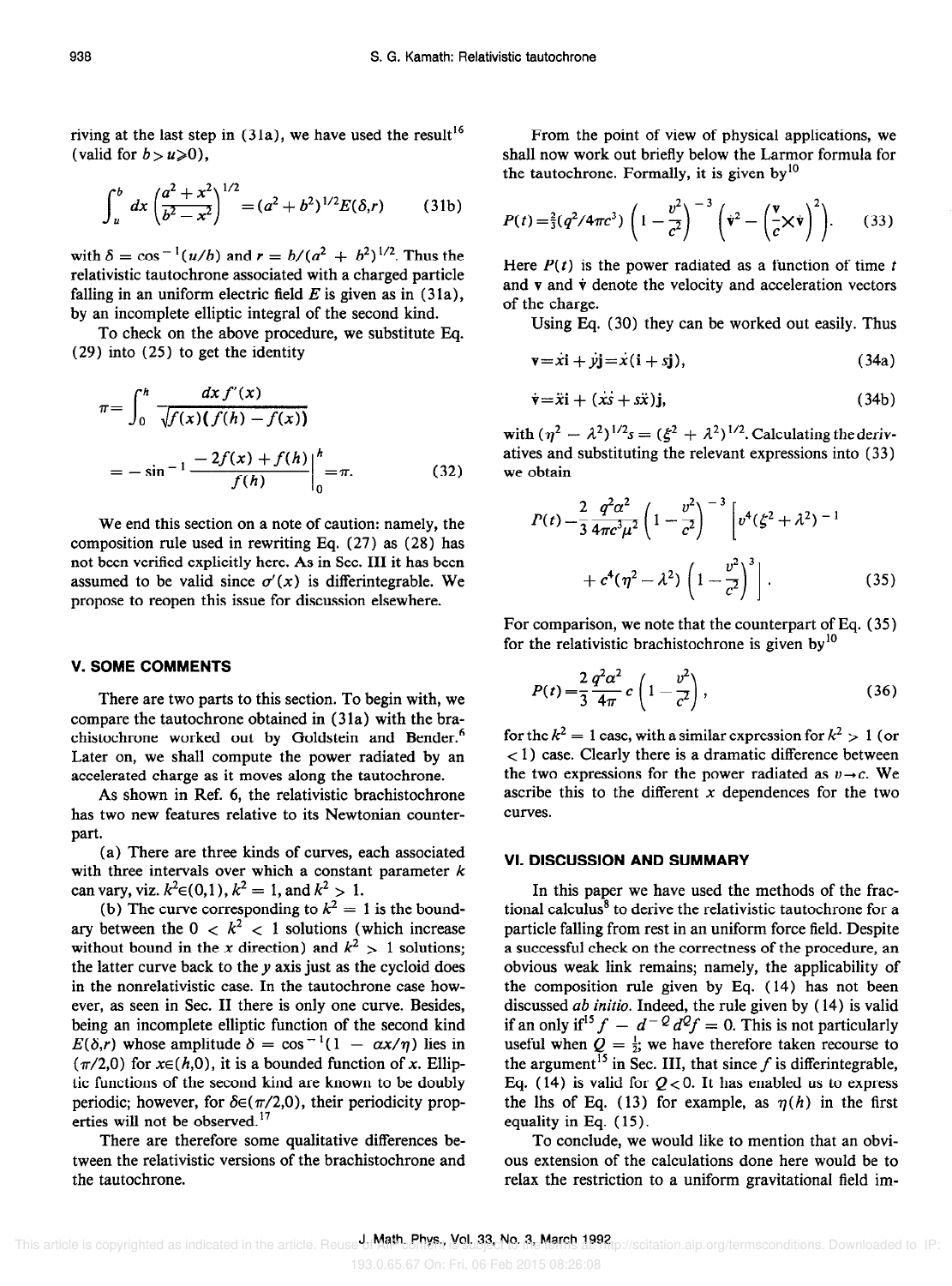posed in this paper. Specifically, we have in mind the inclusion of the effects of general relativity. Such an exercise is presently in progress and will be reported elsewhere.

#### APPENDIX: SOLUTION BY ABEL'S METHOD

Herein we present (briefly) an adaptation of the method of Abel<sup>4</sup> for the gravitational tautochrone. Returning to Eq. (4) in the text, we rewrite it as  $(c^{2}\rho = g),$ 

$$
cT = \int_0^x dz \, \sigma'(z) (1 - \exp 2\rho(z - x))^{-1/2}.
$$
 (A1)

Thus

$$
\int_0^u cT dx (1 - \exp 2\rho(x - u))^{-1/2}
$$
  
= 
$$
\int_0^u dx \int_0^x dz \sigma'(z) (1 - \exp 2\rho(x - u))^{-1/2}
$$
  

$$
\times (1 - \exp 2\rho(z - x))^{-1/2}
$$
  
= 
$$
\int_0^u dz \sigma'(z) \int_z^u dx (1 - \exp 2\rho(x - u))^{-1/2}
$$
  

$$
\times (1 - \exp 2\rho(z - x))^{-1/2}.
$$
 (A2)

The integral over  $x$  in (A2) can be evaluated as follows. Denoting it by  $I$ , we get, after some elementary algebra,

$$
\sqrt{2}\rho I = e^{a/2} \int_0^a d\lambda (\cosh a - \cosh \lambda)^{-1/2}, \qquad (A3)
$$

with  $\rho(u-z) = a$ . Equation (A3) can be calculated using the standard integral<sup>18</sup>

$$
\int_{0}^{a} \frac{\cosh(\gamma + \frac{1}{2})x \, dx}{(\cosh a - \cosh x)^{\gamma + 1/2}}
$$

$$
= \sqrt{\frac{\pi}{2}} \frac{\Gamma(\frac{1}{2} - \nu)}{\sinh a} P_{\gamma}^{\nu}(\cosh a), \tag{A4}
$$

valid for Re  $\nu < \frac{1}{2}$ ,  $a > 0$ . Putting  $\gamma = -\frac{1}{2}$ ,  $\nu = 0$  in (A4) we recover the result for (A3) as

$$
2\rho I = \pi e^{a/2} P_{-1/2}^{0}
$$
 (cosh a)  
=  $[4/(1 + e^{-a})]K[\tanh(a/2)].$  (A5)

In (A5),  $P'_{-1/2}$  (cosh a) denotes the associated Legendre function of the first kind  $(P_v^{\mu})$  of degree  $\mu = 0$  and order  $\nu = -\frac{1}{2}$ . Its relation<sup>19</sup> to the complete elliptic integral K  $[\tanh(a/2)]$  has been used in arriving at the second equality in (A5). Thus we obtain after substitution in (A2) the result

$$
\int_0^u \rho c T \, dx (1 - \exp 2\rho (x - u))^{-1/2}
$$
  
= 
$$
2 \int_0^u dx \, \sigma'(x) \, \frac{K(\tanh(a/2))}{1 + e^{-a}}.
$$
 (A6)

Since  $\rho(u - x) = a$ , the integrand on the rhs of Eq. (A6) is a function of both  $u$  and  $x$ ; on account of this, we get, on differentiating  $(A6)$  with respect to  $u$ , the result

$$
\rho c T \frac{d}{du} \int_0^u dx (1 - \exp 2\rho (x - u))^{-1/2}
$$
  
=  $\frac{\pi}{2} \sigma'(u) + 2 \int_0^u dx \sigma'(x)$   
 $\times \frac{d}{du} \left[ \frac{K[\tanh(a/2)]}{1 + e^{-a}} \right].$  (A7)

We now note the following.

(a) The integral on the lhs can be calculated exactly; this, in fact, turns out to be a logarithm function and thus the lhs of Eq. (A7) is known.

(b) On the rhs, however, the integral still involves the unknown  $\sigma'(x)$ ; this renders the method of Abel<sup>4</sup> less useful as far as the determination of  $\sigma'(x)$  is concerned for the relativistic tautochrone.

(c) By contrast, for the nonrelativistic case, the counterpart of Eq.  $(A6)$  above is<sup>4</sup>

$$
\int_0^z T\left(\frac{2g}{(z-y)}\right)^{1/2} dy = \pi \int_0^z \sigma'(y) dy.
$$
 (A8)

Thereby one obtains

$$
\pi\sigma'(z) = \frac{d}{dz} \int_0^z T\left(\frac{2g}{(z-y)}\right)^{1/2} dy.
$$
 (A9)

Equation (A9) leads to the nonrelativistic tautochrone, namely the cycloid, quite easily.

Thus the utility of Abel's method for the nonrelativistic problem is more obvious than for the relativistic counterpart. Clearly, therefore, the methods of fractional calculus used herein in the text, turn out to be more fruitful than those of the Laplace transform<sup>3</sup> or that of Abel. $4$ 

<sup>&</sup>lt;sup>1</sup> For example, J. A. Cochran, The Analysis of Linear Integral Equations (McGraw-Hill, New York, 1972).

 $2A$  conjecture that the curve is a cycloid is attributed to C. Huygens (see Ref. 1, p. 9).

<sup>&</sup>lt;sup>3</sup>See, for example, M. R. Spiegel, Theory and Problems of Laplace